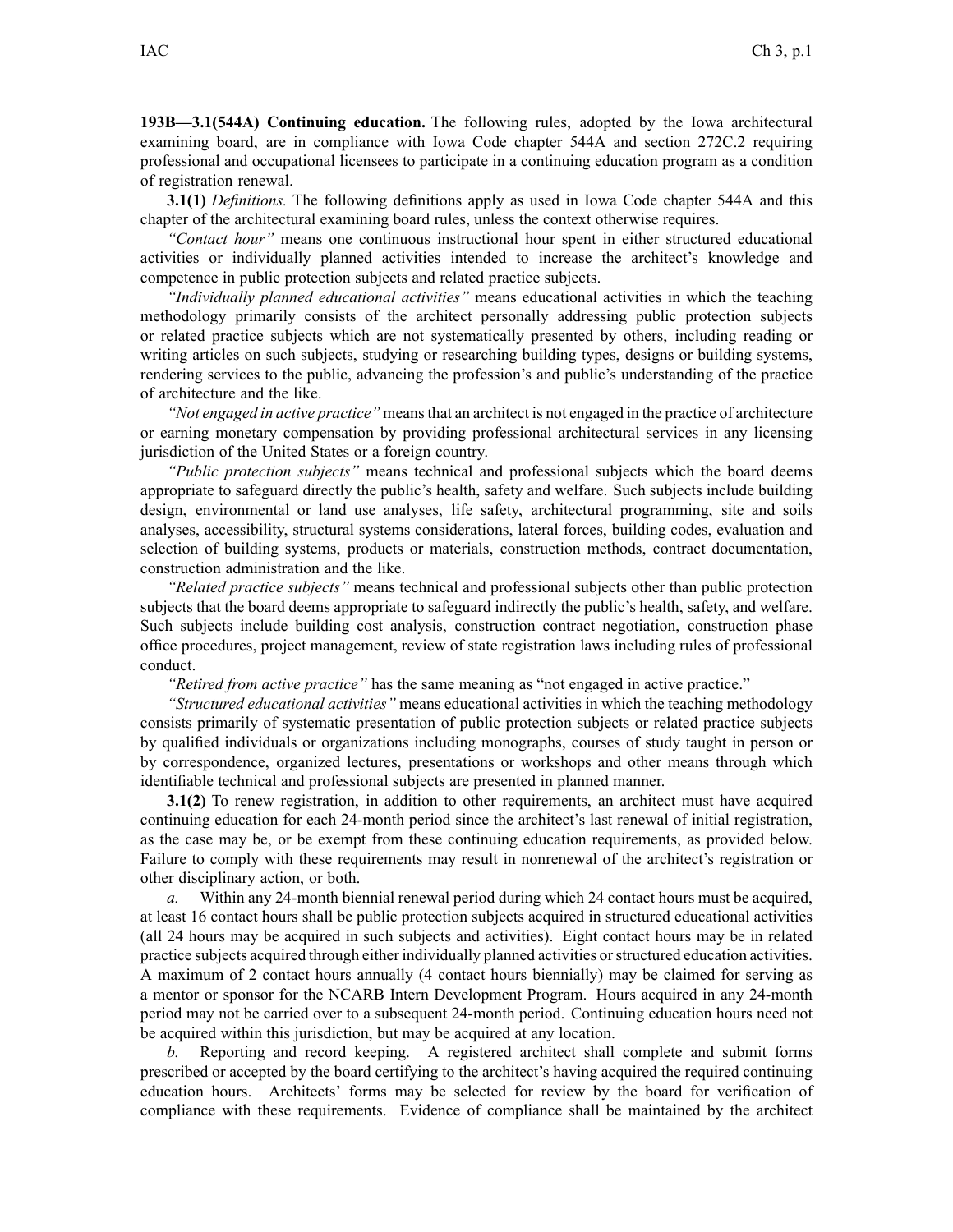for two years after the period for which the form was submitted. If the board disallows any continuing education hours, unless the board finds following notice and hearing that the architect willfully disregarded these requirements, then the architect shall have six months from notice of such disallowance to make up the deficiency by acquiring the required number of contact hours. Such contact hours shall not again be used for the next renewal.

**3.1(3)** An architect who holds registration in Iowa for less than 12 months from the date of initial registration, shall not be required to repor<sup>t</sup> continuing education hours at the first registration renewal. An architect who holds registration in Iowa for more than 12 months, but less than 24 months from the date of initial registration, shall be required to repor<sup>t</sup> 12 contact hours (including 8 hours in public protection subjects) earned in the preceding 12 months at the first registration renewal.

**3.1(4)** The following suggested list may be used by all registrants in determining the types of activities which may fulfill continuing education requirements:

*a.* Contact hours in attendance at short courses or seminars, dealing with architectural subjects and sponsored by colleges or universities.

*b.* Contact hours in attendance at technical presentations on architectural subjects which are held in conjunction with conventions or at seminars related to materials use and function. Such presentations as those sponsored by the American Institute of Architects, Construction Specifications Institute, Construction Products Manufacturers Council or similar organizations devoted to architectural education may qualify.

*c.* Contact hours in attendance at short courses or seminars, relating to business practice or new technology and offered by colleges, universities, professional organizations or system suppliers.

*d.* Three preparation hours for each class hour spen<sup>t</sup> teaching architectural courses or seminars. College or university faculty may not claim credit for teaching regular curriculum courses.

*e.* Contact hours spen<sup>t</sup> in professional service to the public which draws upon the registrant's professional expertise on boards and commissions, such as: serving on planning commissions, building code advisory boards, urban renewal boards, or code study committees.

*f.* Contact hours spen<sup>t</sup> in architectural research which is published or is formally presented to the profession or public.

*g.* Contact hours spen<sup>t</sup> in architectural self-study courses such as those sponsored by the American Institute of Architects, National Council of Architecture Registration Boards (NCARB), or similar organizations.

*h.* College or university credit courses dealing with architectural subjects or business practice. Each semester hour shall equal 15 contact hours. A quarter hour shall equal 10 contact hours.

*i.* Contact hours spent in educational tours of architecturally significant buildings, where the tour is sponsored by college, university or professional organizations.

**3.1(5)** A registered architect shall be deemed to have complied with the foregoing continuing education requirements if the architect attests in the required affidavit that for not less than 21 months of the preceding two-year period of registration, the architect (one of the following):

*a.* Has served honorably on active duty in the military service.

*b.* Is the resident of another state or district having <sup>a</sup> continuing education requirement for registration as an architect and has complied with all requirements of that state or district for practice therein.

*c.* Is <sup>a</sup> governmen<sup>t</sup> employee working as an architect and assigned to duty outside the United States.

**3.1(6)** Architects who so attest on their affidavit that they are retired from active practice or are not engaged in active practice may maintain their registration and the title of architect. Such architects may, however, reenter practice only after satisfying the board of their proficiency. Proficiency may be established by any one of the following:

*a.* Submitting verifiable evidence of compliance with the aggregate continuing education requirements for the reporting periods attested as retired from active practice or not engaged in active practice.

*b.* Retake the architectural registration examination.